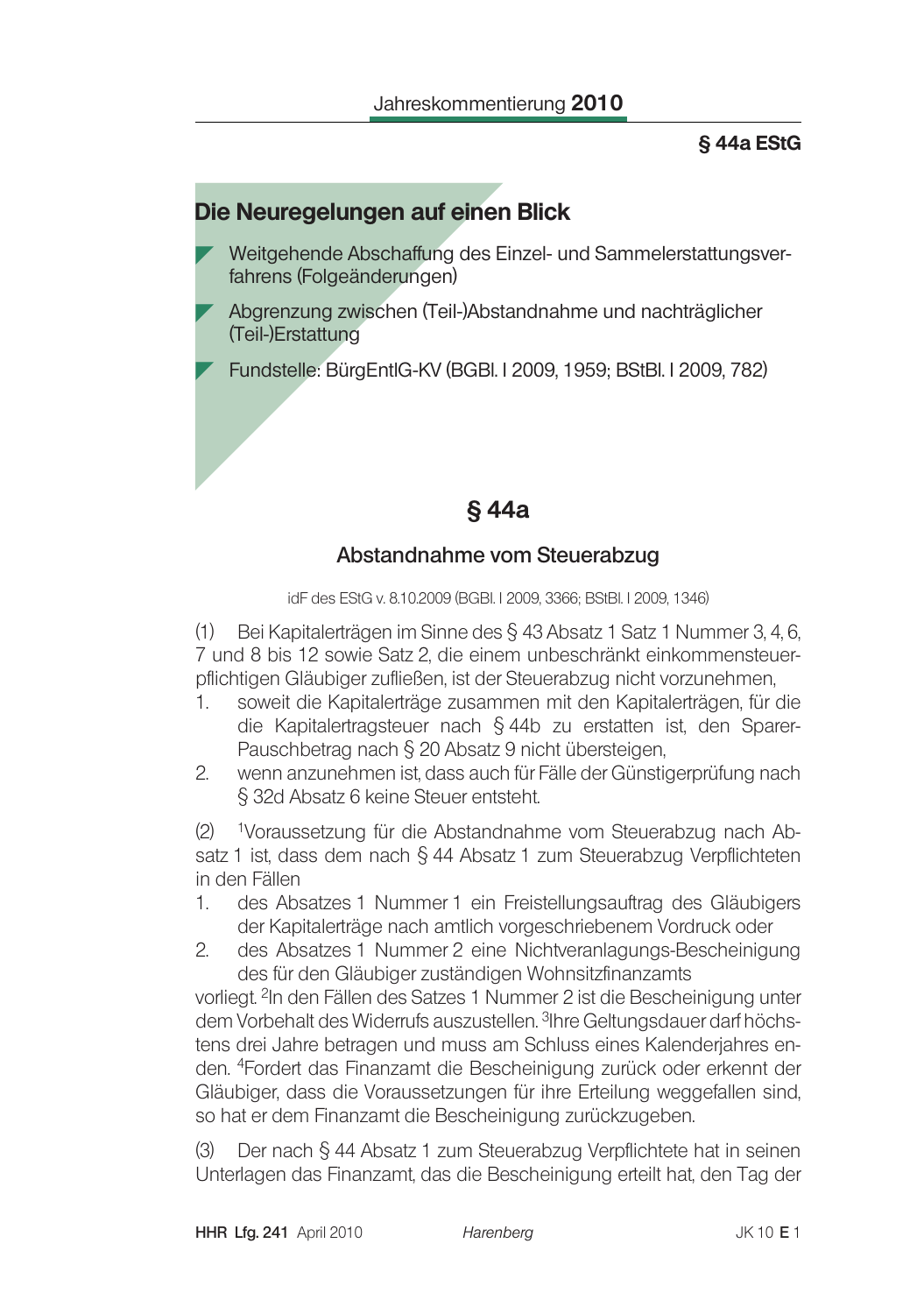### EStG  $§$  44a

Ausstellung der Bescheinigung und die in der Bescheinigung angegebene Steuer- und Listennummer zu vermerken sowie die Freistellungsaufträge aufzubewahren.

- $(4)$ <sup>1</sup>lst der Gläubiger
- eine von der Körperschaftsteuer befreite inländische Körperschaft, 1. Personenvereinigung oder Vermögensmasse oder
- eine inländische juristische Person des öffentlichen Rechts, 2.

so ist der Steuerabzug bei Kapitalerträgen im Sinne des § 43 Absatz 1 Satz 1 Nummer 4, 6, 7 und 8 bis 12 sowie Satz 2 nicht vorzunehmen. <sup>2</sup>Dies gilt auch, wenn es sich bei den Kapitalerträgen um Bezüge im Sinne des § 20 Absatz 1 Nummer 1 und 2 handelt, die der Gläubiger von einer von der Körperschaftsteuer befreiten Körperschaft bezieht. <sup>3</sup>Voraussetzung ist, dass der Gläubiger dem Schuldner oder dem die Kapitalerträge auszahlenden inländischen Kreditinstitut oder inländischen Finanzdienstleistungsinstitut durch eine Bescheinigung des für seine Geschäftsleitung oder seinen Sitz zuständigen Finanzamts nachweist, dass er eine Körperschaft, Personenvereinigung oder Vermögensmasse im Sinne des Satzes 1 Nummer 1 oder 2 ist. <sup>4</sup>Absatz 2 Satz 2 bis 4 und Absatz 3 gelten entsprechend. <sup>5</sup>Die in Satz 3 bezeichnete Bescheinigung wird nicht erteilt, wenn die Kapitalerträge in den Fällen des Satzes 1 Nummer 1 in einem wirtschaftlichen Geschäftsbetrieb anfallen, für den die Befreiung von der Körperschaftsteuer ausgeschlossen ist, oder wenn sie in den Fällen des Satzes 1 Nummer 2 in einem nicht von der Körperschaftsteuer befreiten Betrieb gewerblicher Art anfallen.

 $(5)$ <sup>1</sup>Bei Kapitalerträgen im Sinne des § 43 Absatz 1 Satz 1 Nummer 6, 7 und 8 bis 12 sowie Satz 2, die einem unbeschränkt oder beschränkt einkommensteuerpflichtigen Gläubiger zufließen, ist der Steuerabzug nicht vorzunehmen, wenn die Kapitalerträge Betriebseinnahmen des Gläubigers sind und die Kapitalertragsteuer bei ihm auf Grund der Art seiner Geschäfte auf Dauer höher wäre als die gesamte festzusetzende Einkommensteuer oder Körperschaftsteuer. <sup>2</sup>Ist der Gläubiger ein Lebens- oder Krankenversicherungsunternehmen als Organgesellschaft, ist für die Anwendung des Satzes 1 eine bestehende Organschaft im Sinne des § 14 des Körperschaftsteuergesetzes nicht zu berücksichtigen, wenn die beim Organträger anzurechnende Kapitalertragsteuer, einschließlich der Kapitalertragsteuer des Lebens- oder Krankenversicherungsunternehmens, die auf Grund von § 19 Absatz 5 des Körperschaftsteuergesetzes anzurechnen wäre, höher wäre, als die gesamte festzusetzende Körperschaftsteuer. <sup>3</sup>Für die Prüfung der Voraussetzung des Satzes 2 ist auf die Verhältnisse der dem Antrag auf Erteilung einer Bescheinigung im Sinne des Satzes 4 vorangehenden drei Veranlagungszeiträume abzustellen. <sup>4</sup>Die Vorausset-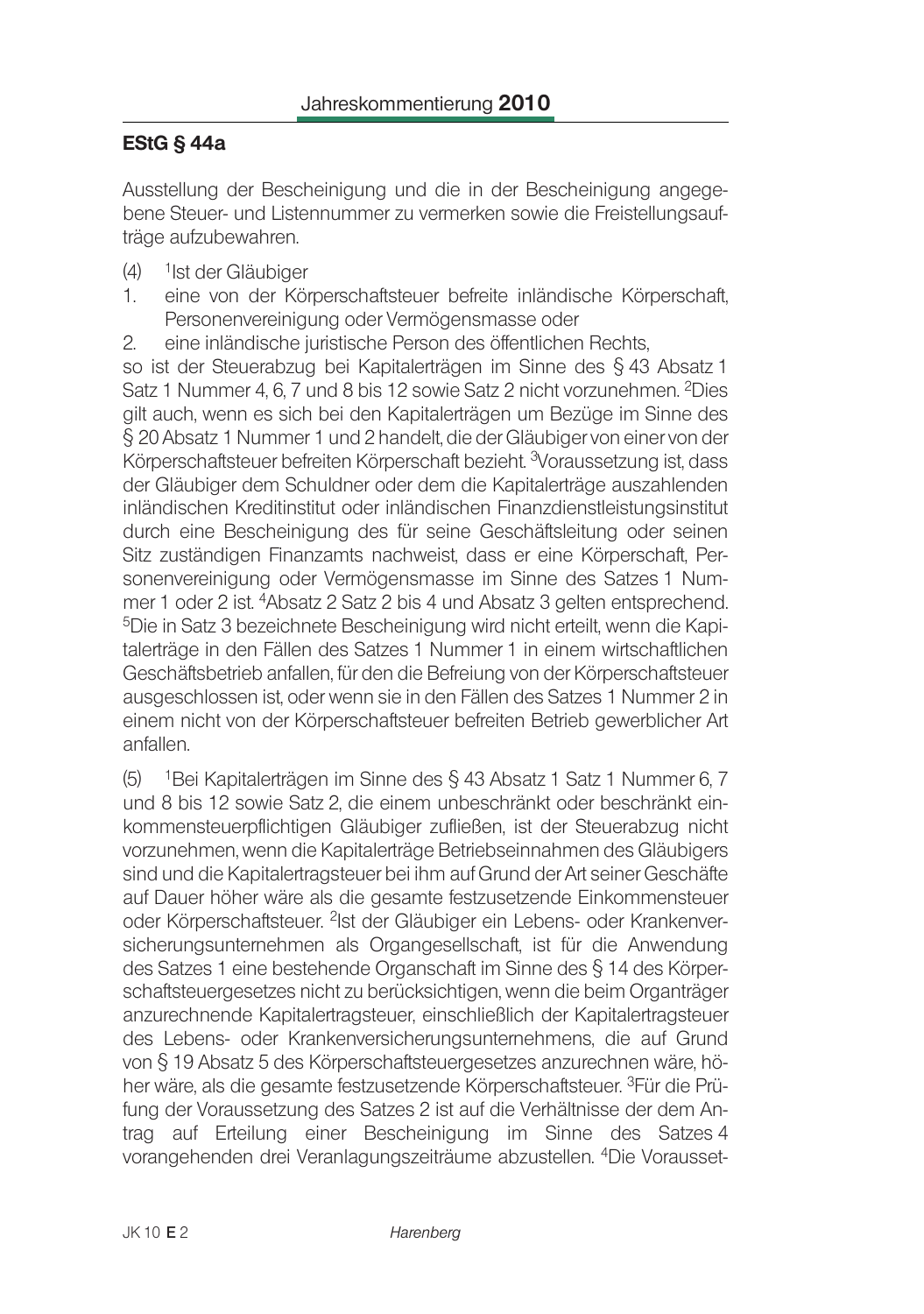### §44a EStG

zung des Satzes 1 ist durch eine Bescheinigung des für den Gläubiger zuständigen Finanzamts nachzuweisen. <sup>5</sup>Die Bescheinigung ist unter dem Vorbehalt des Widerrufs auszustellen. 6Die Voraussetzung des Satzes 2 ist gegenüber dem für den Gläubiger zuständigen Finanzamt durch eine Bescheinigung des für den Organträger zuständigen Finanzamts nachzuweisen.

1Voraussetzung für die Abstandnahme vom Steuerabzug nach den  $(6)$ Absätzen 1, 4 und 5 bei Kapitalerträgen im Sinne des § 43 Absatz 1 Satz 1 Nummer 6, 7 und 8 bis 12 sowie Satz 2 ist, dass die Teilschuldverschreibungen, die Anteile an der Sammelschuldbuchforderung, die Wertrechte, die Einlagen und Guthaben oder sonstigen Wirtschaftsgüter im Zeitpunkt des Zufließens der Einnahmen unter dem Namen des Gläubigers der Kapitalerträge bei der die Kapitalerträge auszahlenden Stelle verwahrt oder verwaltet werden. <sup>2</sup>Ist dies nicht der Fall, ist die Bescheinigung nach § 45a Absatz 2 durch einen entsprechenden Hinweis zu kennzeichnen.

- $(7)$ <sup>1</sup>lst der Gläubiger eine inländische
- 1. Körperschaft, Personenvereinigung oder Vermögensmasse im Sinne des § 5 Absatz 1 Nummer 9 des Körperschaftsteuergesetzes oder
- $2.$ Stiftung des öffentlichen Rechts, die ausschließlich und unmittelbar gemeinnützigen oder mildtätigen Zwecken dient, oder
- juristische Person des öffentlichen Rechts, die ausschließlich und un-3. mittelbar kirchlichen Zwecken dient.

so ist der Steuerabzug bei Kapitalerträgen im Sinne des § 43 Absatz 1 Satz 1 Nummer 7a bis 7c nicht vorzunehmen. <sup>2</sup>Der Steuerabzug vom Kapitalertrag ist außerdem nicht vorzunehmen bei Kapitalerträgen im Sinne des § 43 Absatz 1 Satz 1 Nummer 1, soweit es sich um Erträge aus Anteilen an Gesellschaften mit beschränkter Haftung. Namensaktien nicht börsennotierter Aktiengesellschaften und Anteilen an Erwerbs- und Wirtschaftsgenossenschaften sowie aus Genussrechten handelt, und bei Kapitalerträgen im Sinne des § 43 Absatz 1 Satz 1 Nummer 2 und 3: Voraussetzung für die Abstandnahme bei Kapitalerträgen aus Genussrechten im Sinne des § 43 Absatz 1 Satz 1 Nummer 1 und Kapitalerträgen im Sinne des § 43 Absatz 1 Satz 1 Nummer 2 ist, dass die Genussrechte und Wirtschaftsgüter im Sinne des § 43 Absatz 1 Satz 1 Nummer 2 nicht sammelverwahrt werden. <sup>3</sup>Bei allen übrigen Kapitalerträgen nach § 43 Absatz 1 Satz 1 Nummer 1 und 2 ist § 44b Absatz 6 sinngemäß anzuwenden. 4Voraussetzung für die Anwendung der Sätze 1 und 2 ist, dass der Gläubiger durch eine Bescheinigung des für seine Geschäftsleitung oder seinen Sitz zuständigen Finanzamts nachweist, dass er eine Körperschaft, Personenvereinigung oder Vermögensmasse nach Satz 1 ist. <sup>5</sup>Absatz 4 gilt entsprechend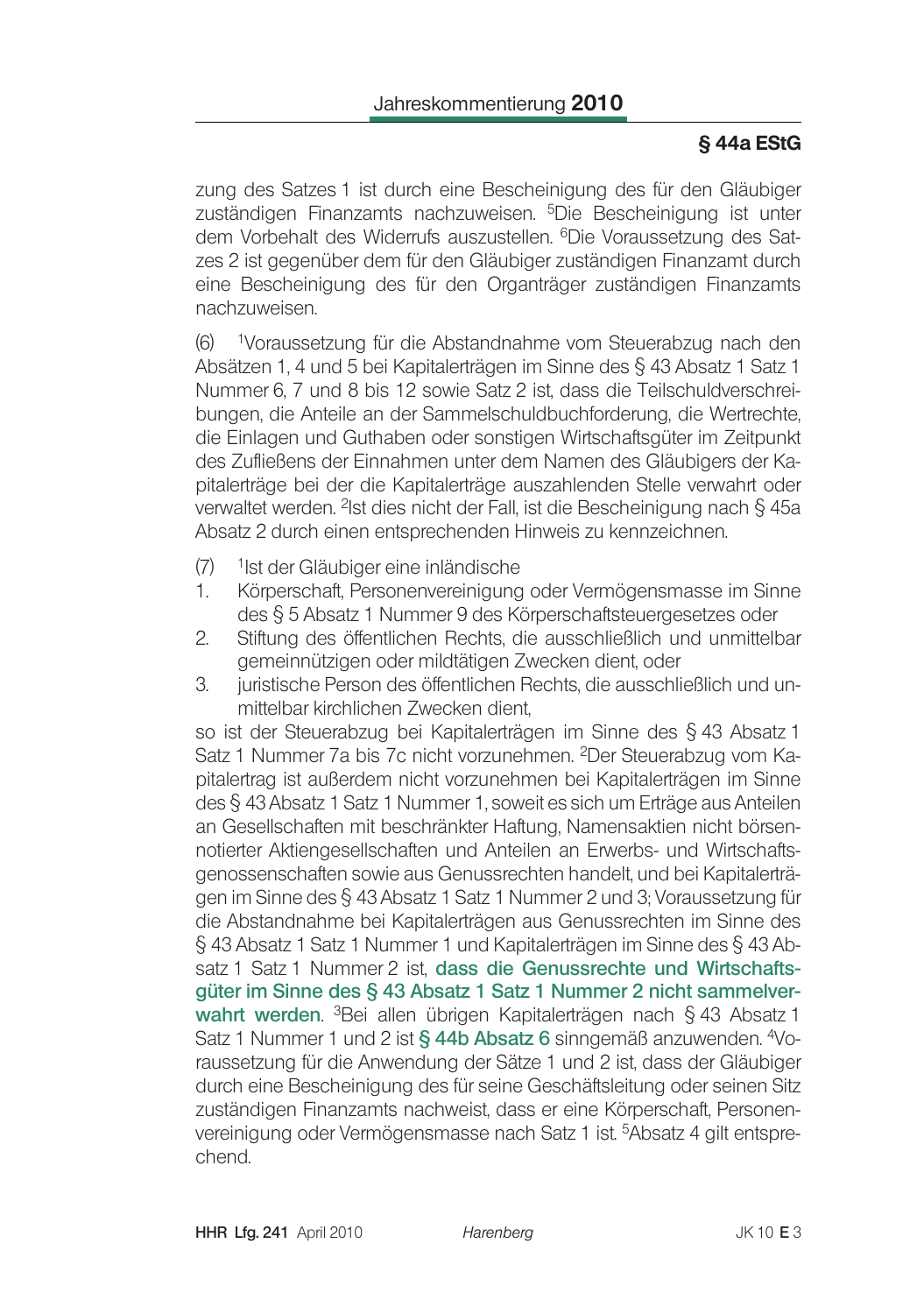#### **EStG § 44a**

- $(8)$ <sup>1</sup>Ist der Gläubiger
- $1.$ eine nach § 5 Absatz 1 mit Ausnahme der Nummer 9 des Körperschaftsteuergesetzes oder nach anderen Gesetzen von der Körperschaftsteuer befreite Körperschaft, Personenvereinigung oder Vermögensmasse oder
- $2.$ eine inländische juristische Person des öffentlichen Rechts, die nicht in Absatz 7 bezeichnet ist,

so ist der Steuerabzug bei Kapitalerträgen im Sinne des § 43 Absatz 1 Satz 1 Nummer 1, soweit es sich um Erträge aus Anteilen an Gesellschaften mit beschränkter Haftung. Namensaktien nicht börsennotierter Aktiengesellschaften und Erwerbs- und Wirtschaftsgenossenschaften handelt, sowie von Erträgen aus Genussrechten im Sinne des § 43 Absatz 1 Satz 1 Nummer 1 und Kapitalerträgen im Sinne des § 43 Absatz 1 Satz 1 Nummer 2 und 3 unter der Voraussetzung, dass diese Wirtschaftsgüter nicht sammelverwahrt werden, und bei Kapitalerträgen im Sinne des § 43 Absatz 1 Satz 1 Nummer 7a nur in Höhe von drei Fünfteln vorzunehmen. <sup>2</sup>Bei allen übrigen Kapitalerträgen nach § 43 Absatz 1 Satz 1 Nummer 1 bis 3 ist § 44b Absatz 6 in Verbindung mit Satz 1 sinngemäß anzuwenden (Erstattung von zwei Fünfteln der gesetzlich in § 43a vorgeschriebenen Kapitalertragsteuer). <sup>3</sup>Voraussetzung für die Anwendung des Satzes 1 ist, dass der Gläubiger durch eine Bescheinigung des für seine Geschäftsleitung oder seinen Sitz zuständigen Finanzamts nachweist, dass er eine Körperschaft, Personenvereinigung oder Vermögensmasse im Sinne des Satzes 1 ist. <sup>4</sup>Absatz 4 gilt entsprechend.

1 Ist der Gläubiger der Kapitalerträge im Sinne des § 43 Absatz 1 Satz 1  $(9)$ Nummer 1 bis 4 eine beschränkt steuerpflichtige Körperschaft im Sinne des § 2 Nummer 1 des Körperschaftsteuergesetzes, so werden zwei Fünftel der einbehaltenen und abgeführten Kapitalertragsteuer erstattet. <sup>2</sup>§ 50d Absatz 1 Satz 3 bis 9, Absatz 3 und 4 ist entsprechend anzuwenden. 3Der Anspruch auf eine weitergehende Freistellung und Erstattung nach § 50d Absatz 1 in Verbindung mit § 43b oder nach einem Abkommen zur Vermeidung der Doppelbesteuerung bleibt unberührt. <sup>4</sup>Verfahren nach den vorstehenden Sätzen und nach § 50d Absatz 1 soll das Bundeszentralamt für Steuern verbinden.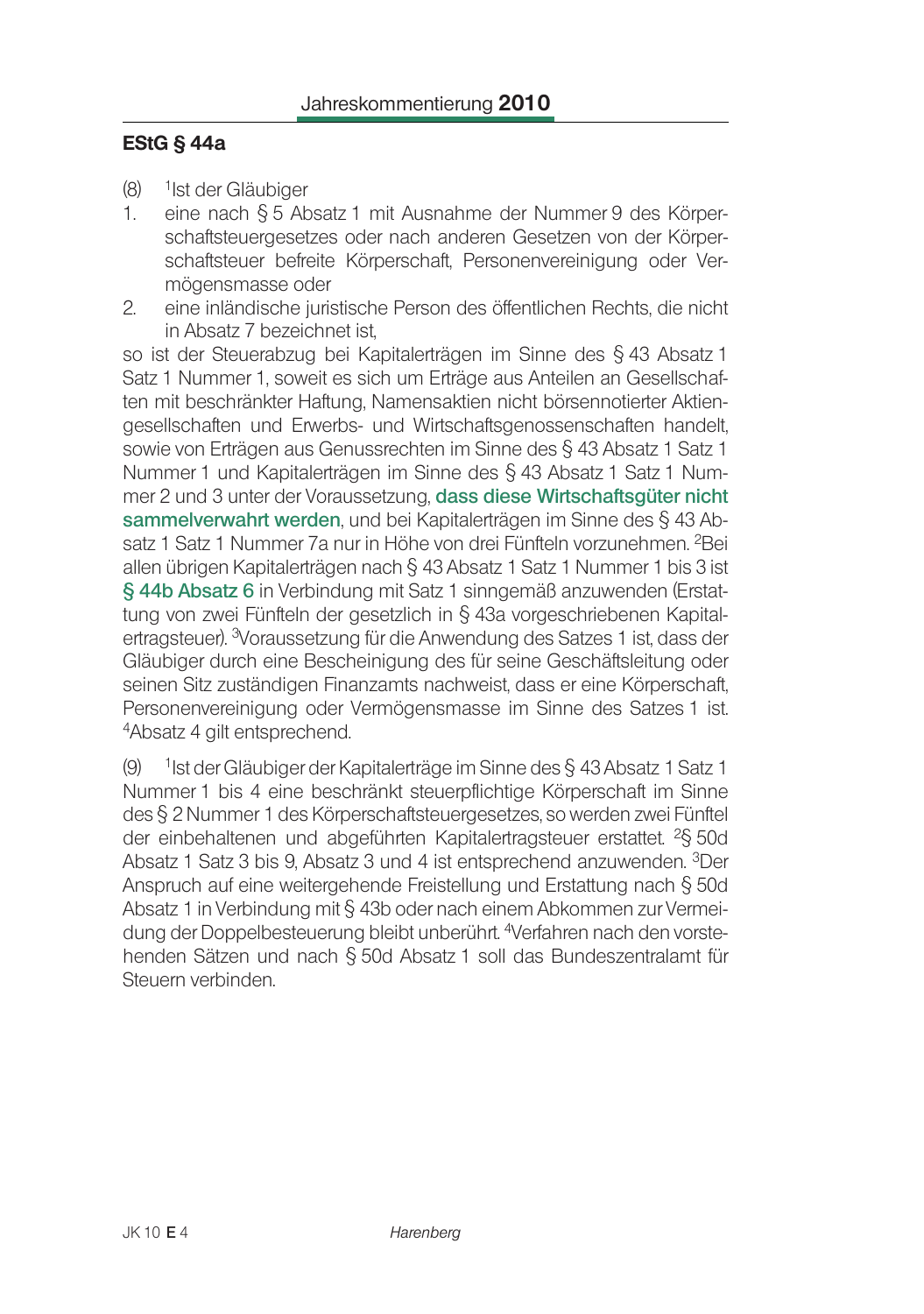Anm. J 09-4

**S44a EStG** 

# §52a

#### Anwendungsvorschriften zur Einführung einer Abgeltungsteuer auf Kapitalerträge und Veräußerungsgewinne

idF des EStG v. 8.10.2009 (BGBI, I 2009, 3366; BStBI, I 2009, 1346)

(16a) § 44a Absatz 7 und 8, § 44b Absatz 5 und 6, § 45b und § 45d Absatz 1 in der Fassung des Artikels 1 des Gesetzes vom 16. Juli 2009 (BGBI. I S. 1959) sind erstmals auf Kapitalerträge anzuwenden, die dem Gläubiger nach dem 31. Dezember 2009 zufließen.

Autor: Dr. Friedrich E. Harenberg, Vors. Richter am FG, Barsinghausen Mitherausgeberin: Prof. Dr. Johanna Hev. Universität zu Köln

Verwaltungsanweisung: BMF v. 22.12.2009, BStBl. I 2010, 94 (Einzelfragen zur Abgeltungsteuer).

# **Kompaktübersicht**

Grundinformation: Es handelt sich um Folgeänderungen zur weitgehen- J 09-1 den Abschaffung des Sammelantragsverfahrens in § 45b.

Rechtsentwicklung: zur Gesetzesentwicklung bis 1998 s. § 44a Anm. 2 J 09-2 und bis 2008 s. § 44a Anm. J 08-2.

▶ BürgEntlG-KV v. 16.7.2009 (BGBI. I 2009. 1959: BStBI. I 2009. 782): Änderung der Vorschriften über das Einzel- und Sammelantragsverfahren, die aufgrund einer Prüfbitte des BRat zur Abschaffung des Einzel- und Sammelantragsverfahrens iSd. §§ 44b, 45b (Stellungnahme des BRat vom 3.4.2009, BRDrucks. 168/09, 25 Tz. 15) vorgenommen wurde.

Zeitlicher Anwendungsbereich: Die Änderungen sind erstmals auf Kapi- J 09-3 talerträge anzuwenden, die dem Stpfl. (Gläubiger) nach dem 31. Dezember 2009 zufließen (§ 52a Abs. 16).

Grund und Bedeutung der Änderungen: Die Änderungen betreffen die J09-4 weitgehende Abschaffung des Einzel- und Sammelantragsverfahren zur Erstattung der KapErtrSt., um die Kreditwirtschaft von den mit der Einführung der Abgeltungsteuer verbundenen Bürokratiekosten zu entlasten.